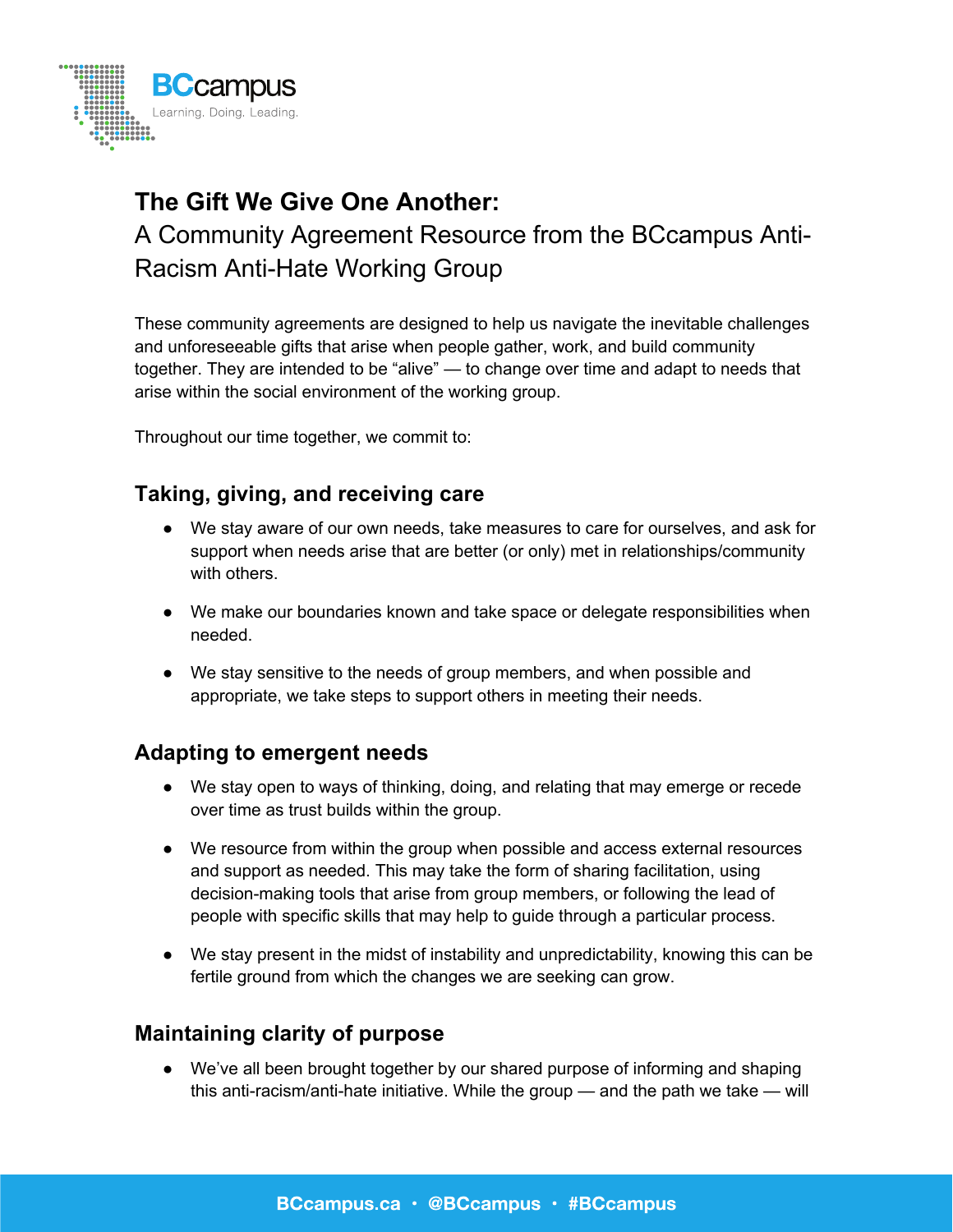

evolve along the way, we will stay on topic and work toward our collective purpose and goals. We will reorient each other toward this shared purpose if conversations get derailed or momentum gets dispersed.

● We honour scheduled start and stop times for our gatherings and meetings.

## **Mindfully sharing stories and experiences**

- We acknowledge our own histories, traumas, strengths, triggers, growth edges, and pain points. We take responsibility for our beliefs, feelings, and actions, and we acknowledge how all these factors will affect how we show up, connect, and contribute to the group. This could mean letting people know in advance or checking in with the group if we wish to share something particularly personal or traumatic. At the same time, we acknowledge that what is considered triggering, activating, or emotionally charged is highly subjective. For example, being a marginalized person and experiencing the violence of systemic oppression is traumatic, but our lives, experiences, and stories are not inherently triggering because of this.
- We actively balance that we are the experts of our own lives while staying true to the collective nature of knowledge, experiences, and stories, even when they are told by one voice. We speak for ourselves ("I" statements) to resist reductionism, overgeneralization, and tokenization. We speak on behalf of the communities who have raised us and the communities who have claimed us ("We" statements) to explore how systemic racism and other systemic oppressions can have consistent and persistent consequences on members of BIPOC communities.
- We avoid sharing the personal or private experiences of others without their consent.

#### **Equitably sharing space and time**

- We work to consciously create space for everyone to offer their input. We pay attention to who has had the opportunity to contribute and in what ways, and we actively address dominant power dynamics if/when they arise within the group.
- When we catch ourselves and one another withholding perspectives, we open the door for those perspectives to be shared, either by speaking up ourselves or inviting others to speak. If we don't know what we think yet, we offer even that so no one is left wondering about our silence.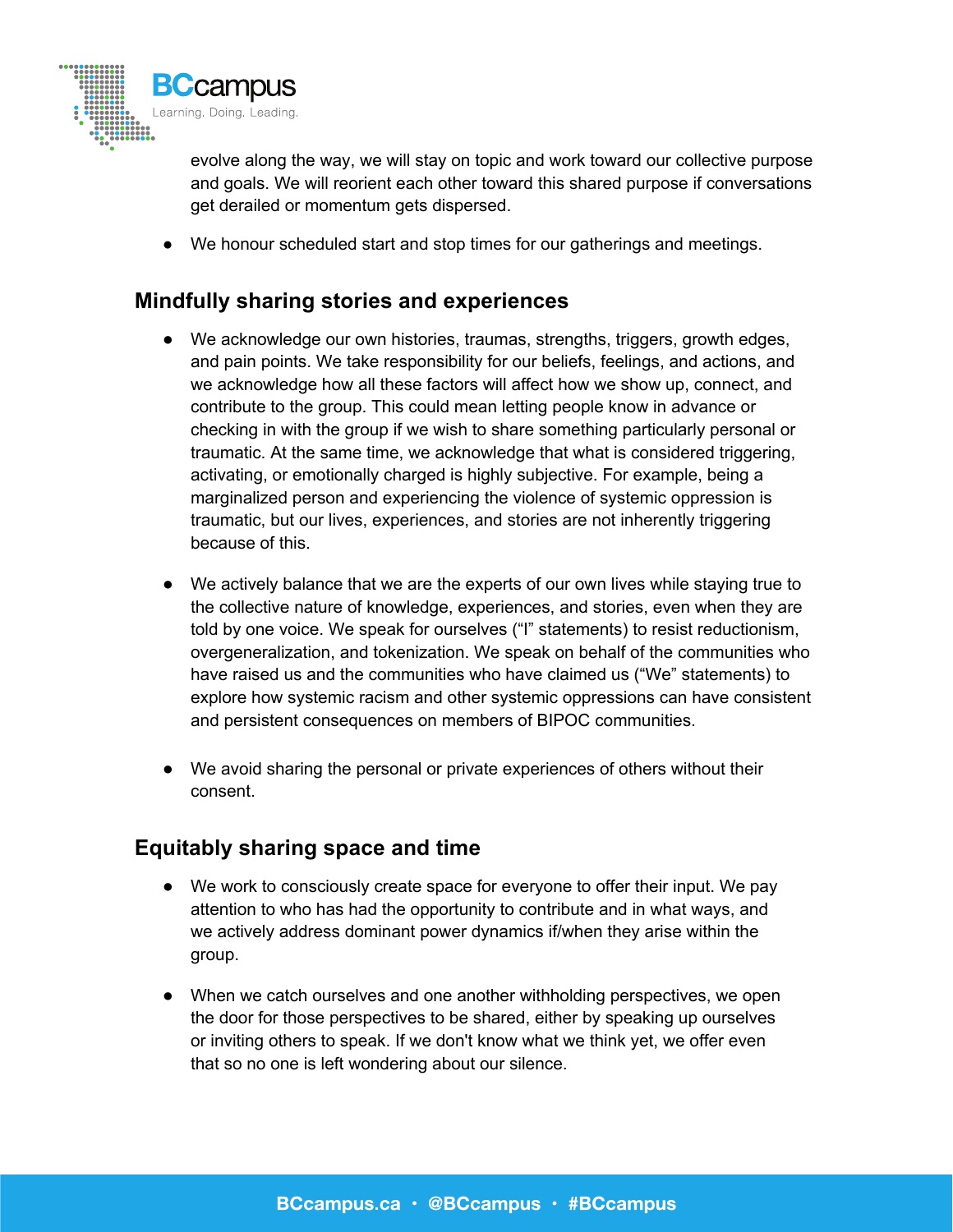

# **Honouring complexity and staying accountable**

- We fight against the "logic" of systemic oppression by deeply understanding and embracing the complexities of intersectionality and rejecting binary ways of thinking. Examples of binaries that may arise in our work are:
	- Either/or thinking
	- Process/outcomes
	- I (individual)/We (collective)
	- Patience/urgency
	- Intention/impact
	- Good/bad
	- Simplicity/complexity
	- Convergence (coming together)/divergence (coming apart)
	- Those who harm/are harmed